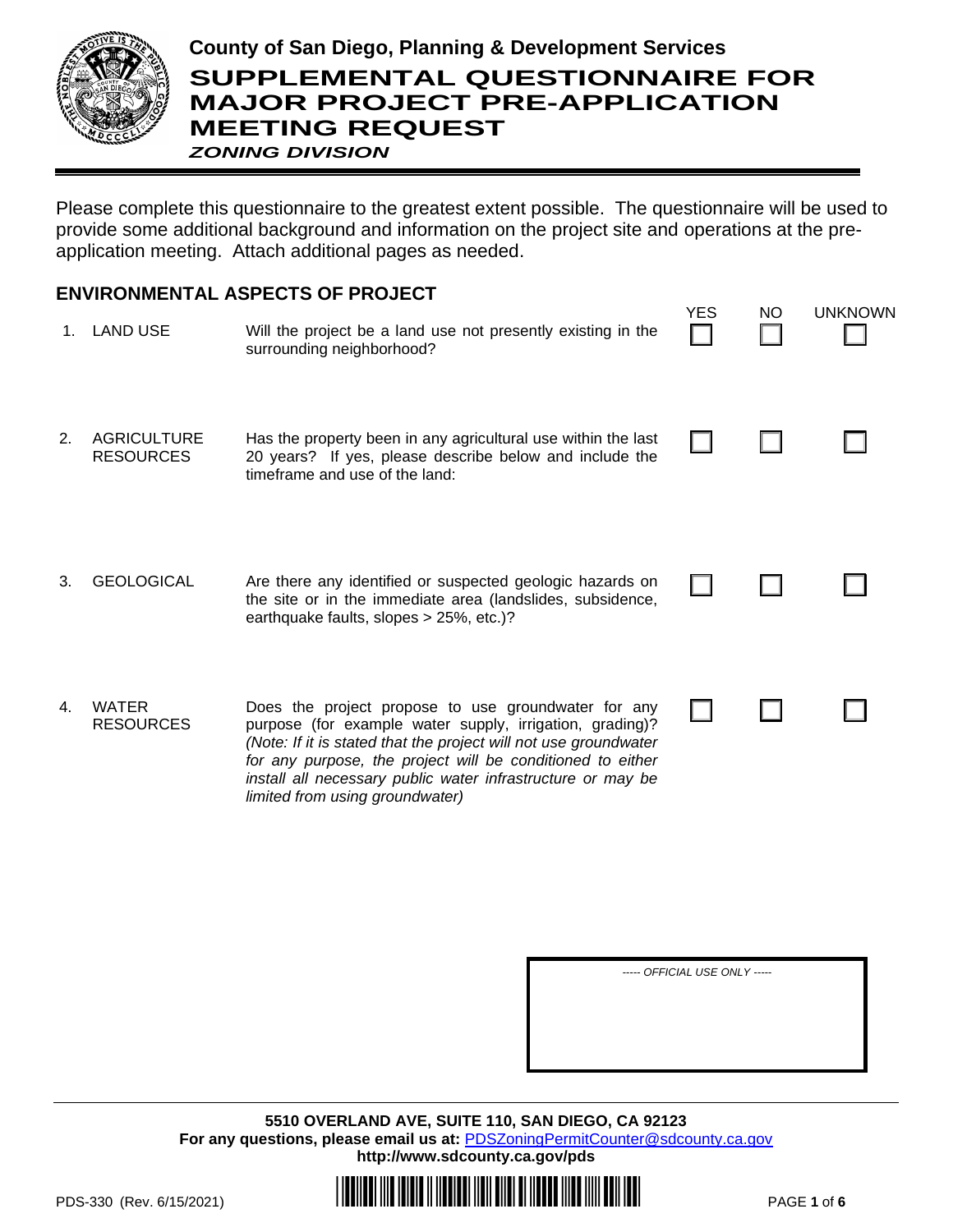| 4. | <b>WATER</b><br><b>RESOURCES</b><br>(con't.) | $-2-$<br>Are there any existing water wells on the property? If yes,<br>state how many are currently in-use. (Show all wells on<br>site/plot plans or maps)                                                               | <b>YES</b> | NO | <b>UNKNOWN</b> |
|----|----------------------------------------------|---------------------------------------------------------------------------------------------------------------------------------------------------------------------------------------------------------------------------|------------|----|----------------|
|    |                                              | Will the project require new stormwater/drainage facilities?                                                                                                                                                              |            |    |                |
| 5. | <b>AIR QUALITY</b>                           | Will the project generate smoke, fumes, or odors?                                                                                                                                                                         |            |    |                |
| 6. | <b>TRAFFIC</b>                               | Is there any traffic congestion during commute hours at any<br>nearby street intersections providing access to the project<br>that will be substantially affected?<br>If yes, list the<br>intersection(s):                |            |    |                |
| 7. | <b>BIOLOGICAL</b><br><b>RESOURCES</b>        | Will the project require the removal of natural vegetation<br>(excluding landscaping and agriculture)?                                                                                                                    |            |    |                |
|    |                                              | Has the project site been cleared/graded in the past 5<br>years prior to the submittal of this application? If yes,<br>explain and include details as to the extent, times, and<br>reasons for clearing or Permit Number: |            |    |                |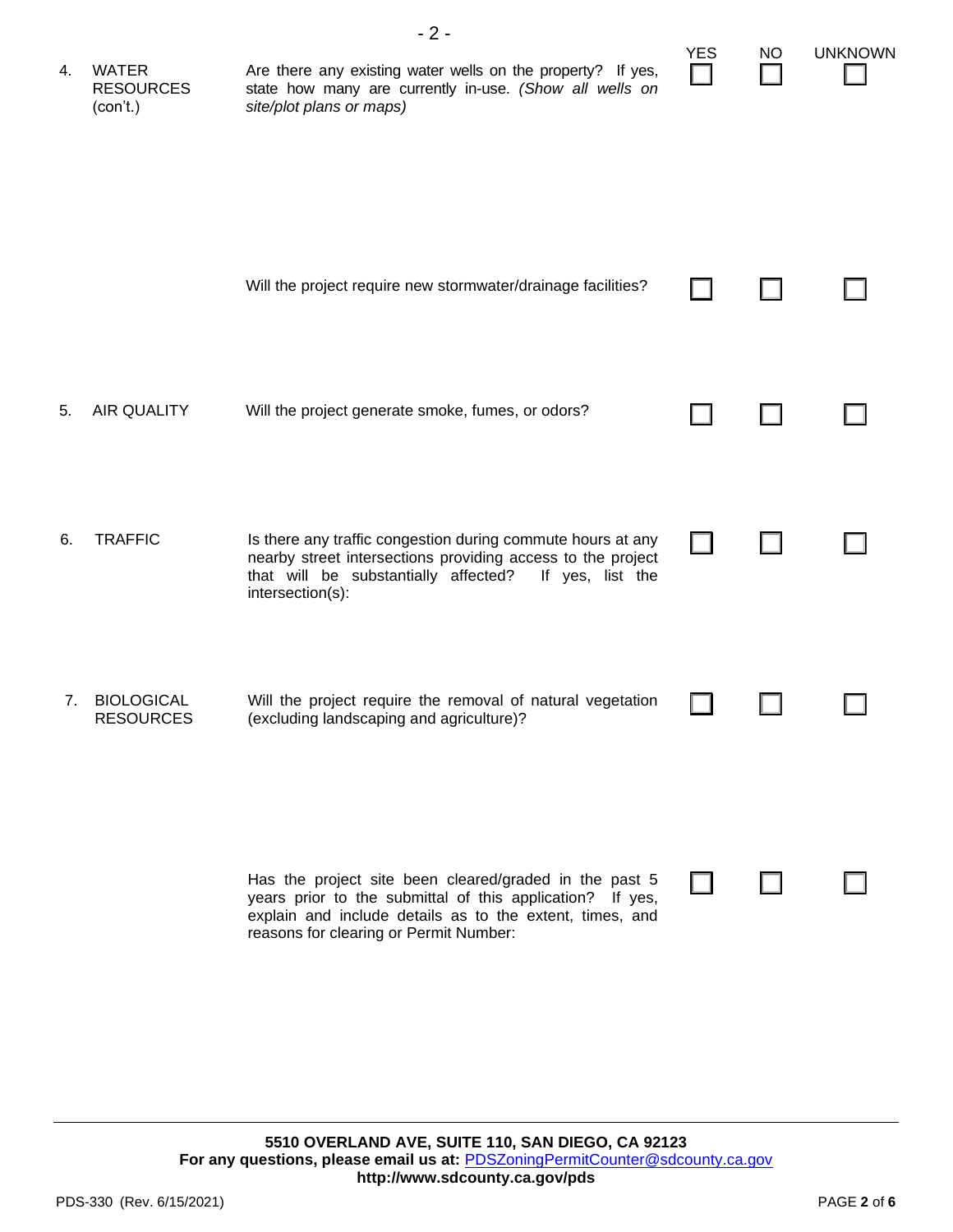| 7. | <b>BIOLOGICAL</b><br><b>RESOURCES</b><br>(con't.) | Are there any known or identified unique, rare, threatened,<br>or endangered animals or plants residing on the site or in<br>close proximity?                                                                                                                                                                                                                                                                                                      | <b>YES</b> | <b>NO</b> | <b>UNKNOWN</b> |
|----|---------------------------------------------------|----------------------------------------------------------------------------------------------------------------------------------------------------------------------------------------------------------------------------------------------------------------------------------------------------------------------------------------------------------------------------------------------------------------------------------------------------|------------|-----------|----------------|
|    |                                                   | Are there any existing Biological Open Space Easements<br>on the project site or affected by project improvements off-<br>site?                                                                                                                                                                                                                                                                                                                    |            |           |                |
| 8. | <b>HAZARDS</b>                                    | Are there any potentially hazardous and/or toxic materials<br>exist on either this site or nearby property? (Examples of<br>hazardous and/or toxic materials include, but are not<br>limited to PCB's; radioactive substances; pesticides and<br>herbicides; fuels, oils, solvents, and other flammable liquids<br>and gases. Also note, underground storage of any of the<br>above.) If yes, explain and list the material(s) and<br>location(s): |            |           |                |
|    |                                                   | Will the proposed project involve the temporary or long-<br>term use, storage or discharge of hazardous and/or toxic<br>materials?                                                                                                                                                                                                                                                                                                                 |            |           |                |
|    |                                                   | Will the project involve the burning of wastes? If yes,<br>explain what materials will be burned:                                                                                                                                                                                                                                                                                                                                                  |            |           |                |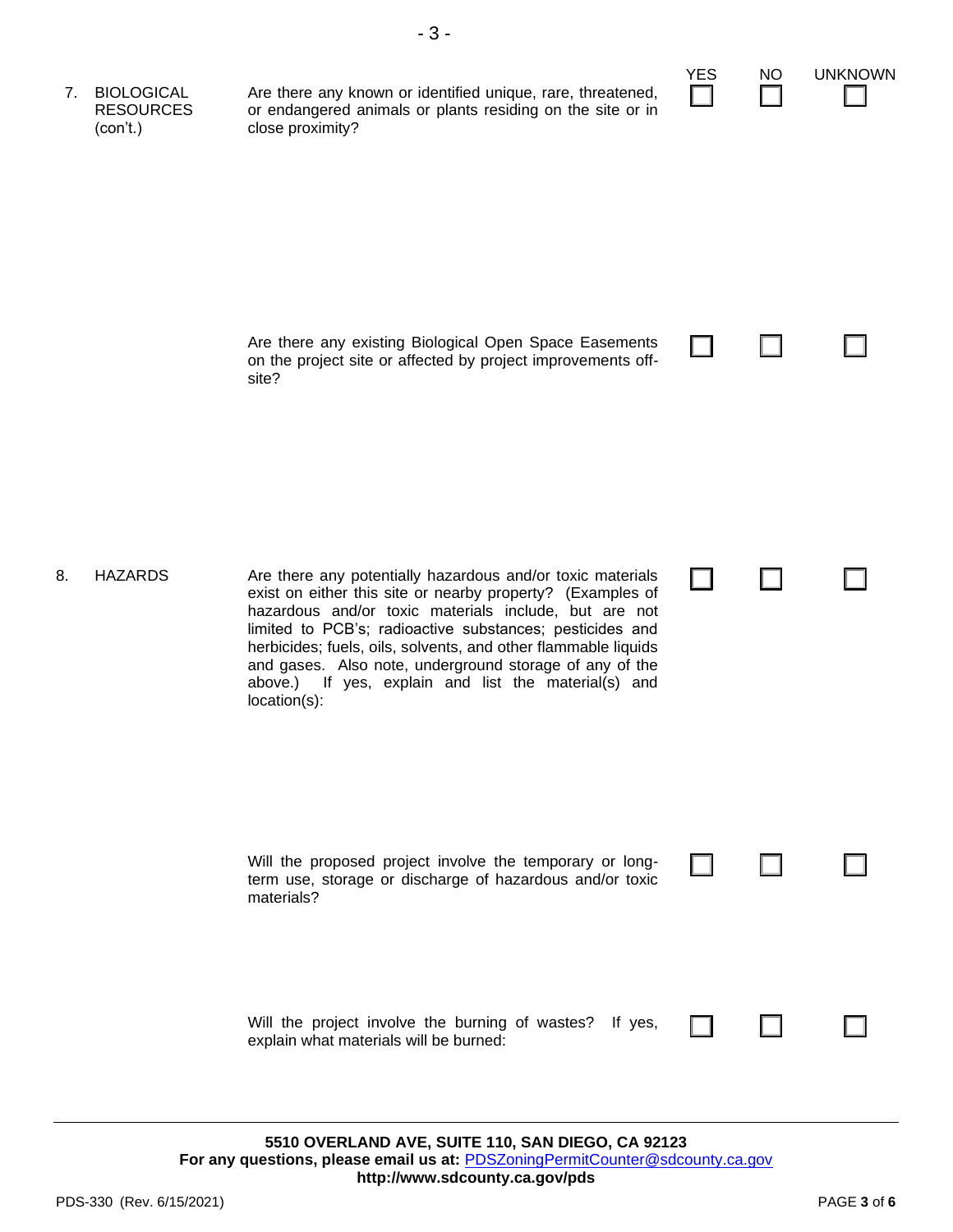| <b>NOISE</b>                                 | - 4 -<br>Will the project cause a substantial change in existing noise<br>levels in the vicinity?                                                       | <b>YES</b> | NO. | <b>UNKNOWN</b> |
|----------------------------------------------|---------------------------------------------------------------------------------------------------------------------------------------------------------|------------|-----|----------------|
|                                              | Will the project place new residents in an area of current or<br>anticipated high traffic noise or noise from other sources?                            |            |     |                |
| UTILITIES AND<br><b>SERVICES</b>             | Does the project propose to have septic or an on-site<br>sewage treatment facility (for example package treatment<br>plants)?                           |            |     |                |
|                                              | Will the project require annexation to any service agency?                                                                                              |            |     |                |
| <b>AESTHETICS</b><br>(INCLUDES<br>LANDFORMS) | Will the project be more visible to the public than are its<br>neighbors (larger than average, not screened<br>by<br>landscaping)?                      |            |     |                |
|                                              | Does the property contain natural features of scenic value<br>or rare unique characteristics, including but not limited to<br>trees, rock outcroppings? |            |     |                |
|                                              | 11.                                                                                                                                                     |            |     |                |

**5510 OVERLAND AVE, SUITE 110, SAN DIEGO, CA 92123** For any questions, please email us at: **[PDSZoningPermitCounter@sdcounty.ca.gov](mailto:PDSZoningPermitCounter@sdcounty.ca.gov) <http://www.sdcounty.ca.gov/pds>**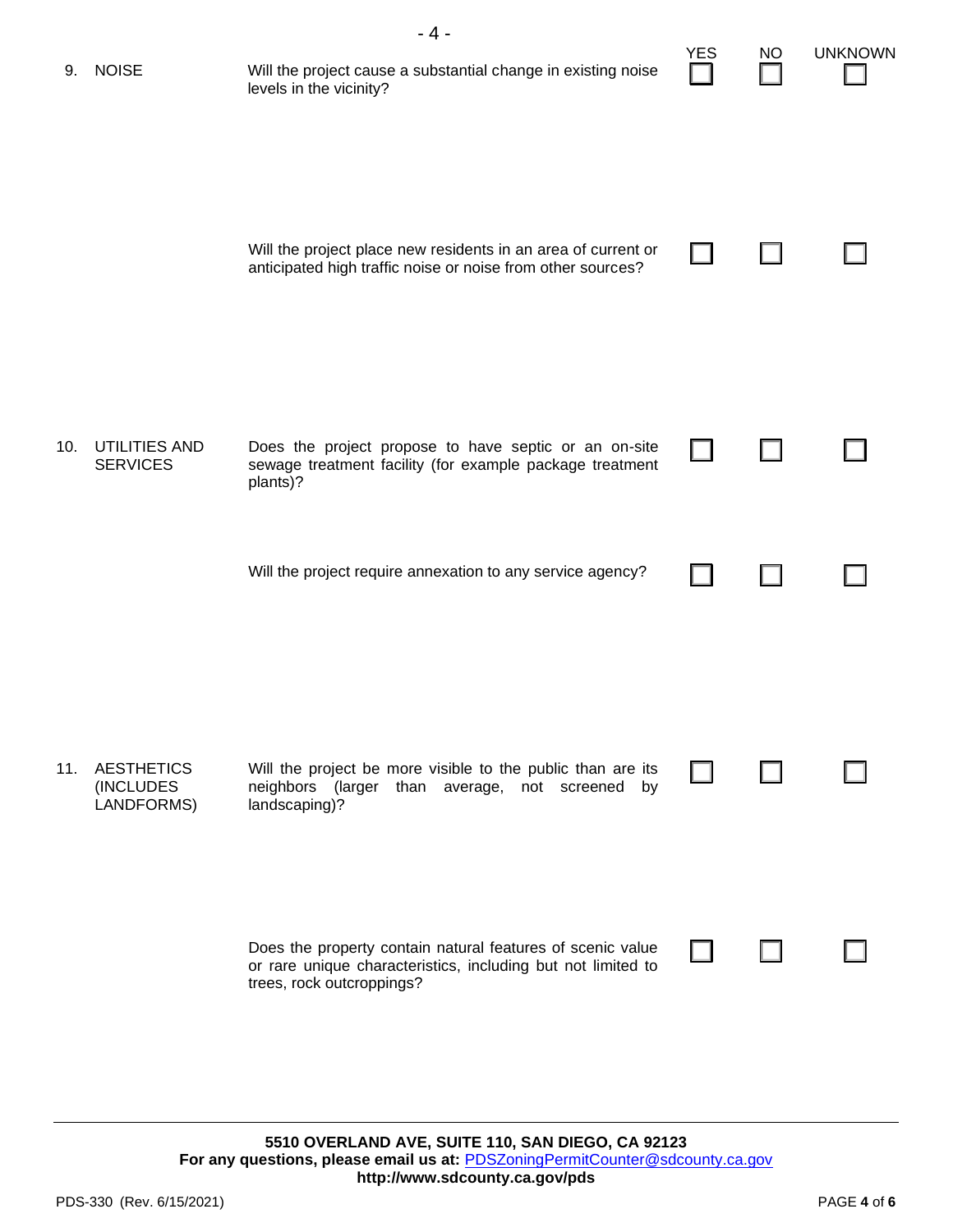| 12. | <b>CULTURAL AND</b><br><b>HISTORICAL</b><br><b>RESOURCES</b> | $-5-$<br>Will the project disturb any archaeological resource such as<br>rock art, grinding and milling features, or artifacts?                                    | <b>YES</b> | <b>NO</b> | <b>UNKNOWN</b> |
|-----|--------------------------------------------------------------|--------------------------------------------------------------------------------------------------------------------------------------------------------------------|------------|-----------|----------------|
|     |                                                              | Will your project involve the demolition or modification of a<br>structure(s) greater than 50 years in age? If yes, explain<br>and supply picture(s) of structure. |            |           |                |
|     |                                                              | Are there any existing Archaeological Open Space<br>Easements on the project site?                                                                                 |            |           |                |
| 13. | <b>MISCELLANEOUS</b>                                         | Have all known easements including all easements on the<br>property Title report been shown? (Show all easements on<br>site/plot plans or maps)                    |            |           |                |